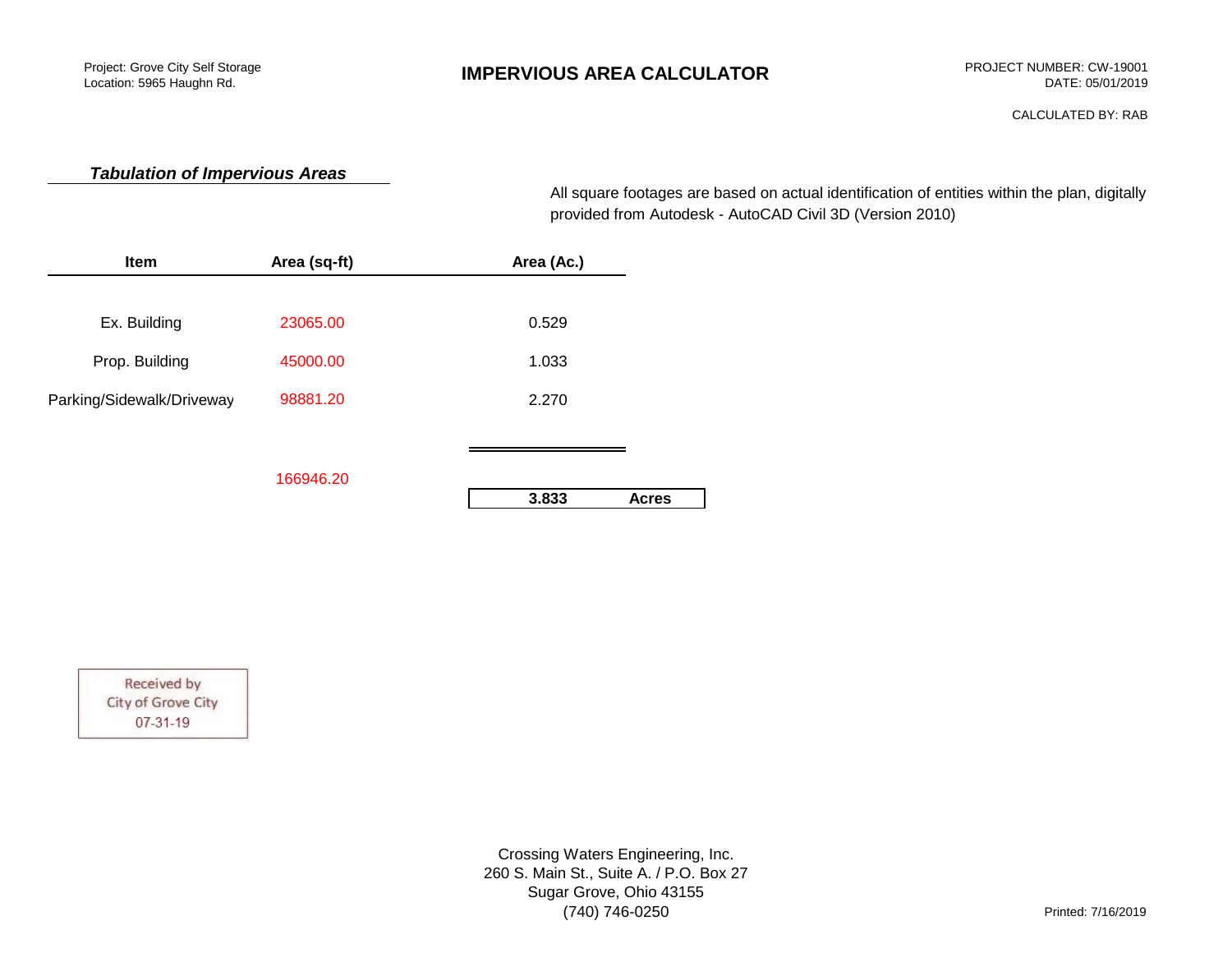CALCULATED BY: RAB

### **PEAK VOLUME - UNDEVELOPED 1 YEAR STORM HydroCAD 10.00 Results:**

| Volume   | $\overline{\phantom{0}}$ | 0.352 | Acre-Ft. |
|----------|--------------------------|-------|----------|
| Flowrate | $\overline{\phantom{0}}$ | 6.14  | cfs.     |

#### **PEAK VOLUME - DEVELOPED 1 YEAR STORM HydroCAD 10.00 Results:**

| Volume   | =   | 0.486 | Acre-Ft. |
|----------|-----|-------|----------|
| Flowrate | $=$ | 8.33  | cfs.     |

#### **PERCENT CHANGE IN VOLUME**

|       |        |       |     |       | .                    | .              |
|-------|--------|-------|-----|-------|----------------------|----------------|
| 0.486 | $\sim$ | 0.352 | $=$ | 0.134 | <b>GREATER THAN:</b> | THAN:          |
|       |        |       |     |       | 0%                   | 10%            |
| 0.134 | $=$    | J.381 | $=$ | 38.1% | 10%                  | 20%            |
| n pro |        |       |     |       | 200/                 | $E^{\text{O}}$ |

| <b>IANGE IN VOLUME</b> |                |       |     |                                                       | PERCENT INCREASE     | <b>CRITICAL STORM FOR</b> |                          |  |
|------------------------|----------------|-------|-----|-------------------------------------------------------|----------------------|---------------------------|--------------------------|--|
|                        |                |       |     |                                                       | IS EQUAL TO OR       | AND LESS                  | <b>RUNOFF LIMITATION</b> |  |
| 0.486                  | $\blacksquare$ | 0.352 | $=$ | 0.134                                                 | <b>GREATER THAN:</b> | THAN:                     | WILL BE: (YEARS)         |  |
|                        |                |       |     |                                                       | 0%                   | 10%                       |                          |  |
| 0.134                  | $=$            | 0.381 | $=$ | 38.1%                                                 | 10%                  | 20%                       | っ                        |  |
| 0.352                  |                |       |     |                                                       | 20%                  | 50%                       | 5                        |  |
|                        |                |       |     |                                                       | 50%                  | 100%                      | 10                       |  |
|                        |                |       |     |                                                       | 100%                 | 250%                      | 25                       |  |
|                        |                |       |     | . BASED ON INFORMATION FOUND IN THE MORPC STORMWATER. | 250%                 | 500%                      | 50                       |  |
| E CRITICAL STORM IS A  |                |       | 5   | <b>YEAR STORM</b>                                     | 500%                 | $\blacksquare$            | 100                      |  |

THEREFORE, BASED ON INFORMATION FOUND IN THE MORPC STORMWATER MANUAL, THE CRITICAL STORM IS A **5 YEAR STORM** 

> Crossing Waters Engineering, Inc. 260 S. Main St., Suite A. / P.O. Box 27 Sugar Grove, Ohio 43155 (740) 746-0250 Printed: 7/15/2019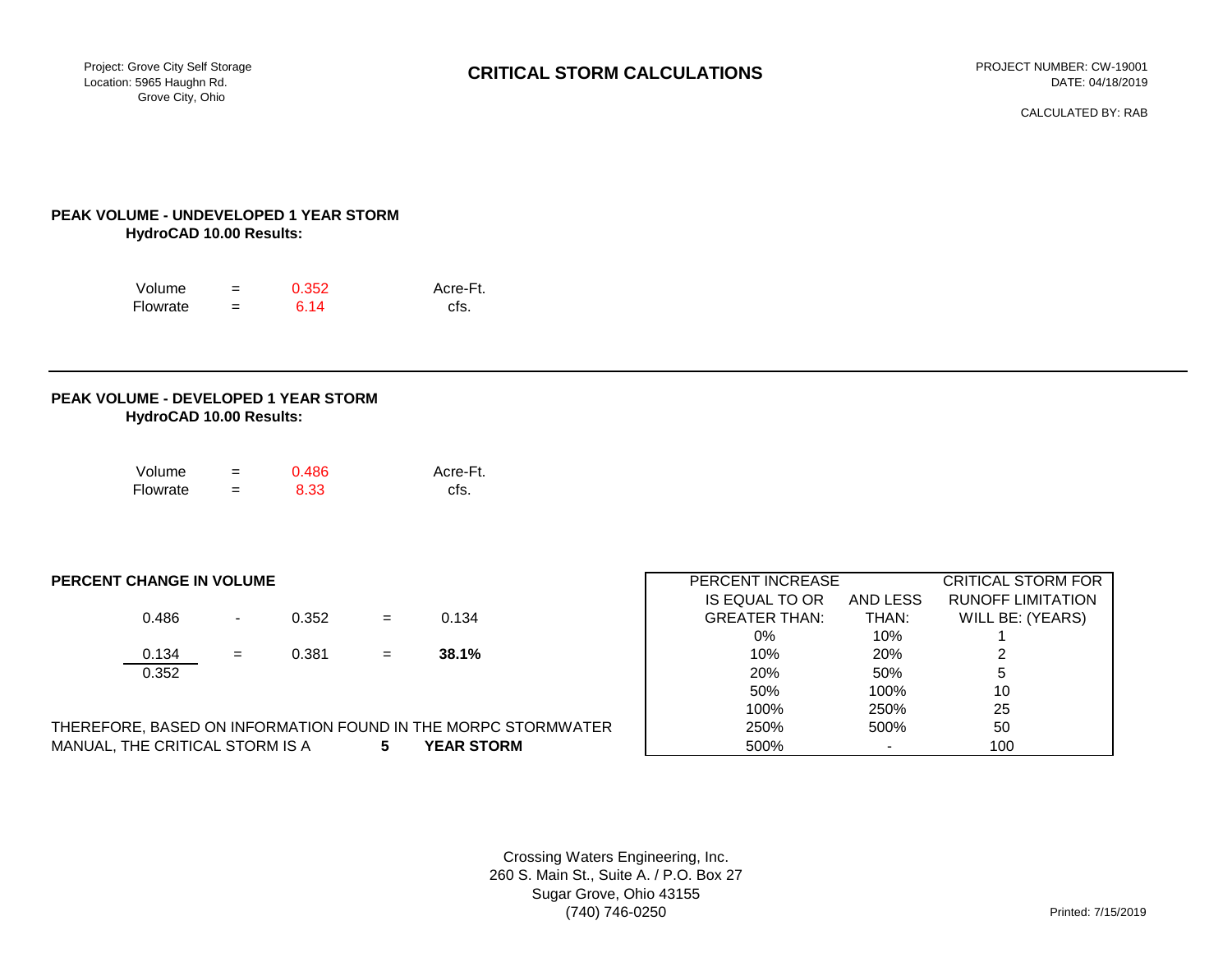# **PEAK FLOW ALLOWABLE RELEASE RATES** PROJECT NUMBER: CW-19001

CALCULATED BY: RAB

| <b>CRITICAL STORM</b>                     | $\equiv$ $\equiv$ | 5.    | YEAR                           |  |
|-------------------------------------------|-------------------|-------|--------------------------------|--|
| <b>Pre-Developed Peak Flow Conditions</b> |                   |       | (Provided from HydroCAD 10.00) |  |
| 1 YEAR STORM EVENT                        | $Q =$             | 6.14  | CFS.                           |  |
| 5 YEAR STORM EVENT                        | $Q =$             | 11.23 | CFS.                           |  |

The City of Grove City requires all post developed stormwater release rates as follows:

| <b>STORM EVENT</b><br>(YEAR) | <b>ALLOWABLE PEAK</b><br><b>FLOW RATE</b><br>(CFS) | PROPOSED PEAK FLOW RATE<br>AT OUTLET STRUCT.<br>(HydroCAD 10.00) (CFS) |
|------------------------------|----------------------------------------------------|------------------------------------------------------------------------|
| 1                            | 6.14                                               | 2.04                                                                   |
| 2                            | 6.14                                               | 2.39                                                                   |
| 5                            | 6.14                                               | 2.81                                                                   |
| 10                           | 11.23                                              | 3.24                                                                   |
| 25                           | 11.23                                              | 3.88                                                                   |
| 50                           | 11.23                                              | 4.90                                                                   |
| 100                          | 11.23                                              | 5.02                                                                   |

Crossing Waters Engineering, Inc. 260 S. Main St., Suite A. / P.O. Box 27 Sugar Grove, Ohio 43155 (740) 746-0250 Printed: 7/16/2019